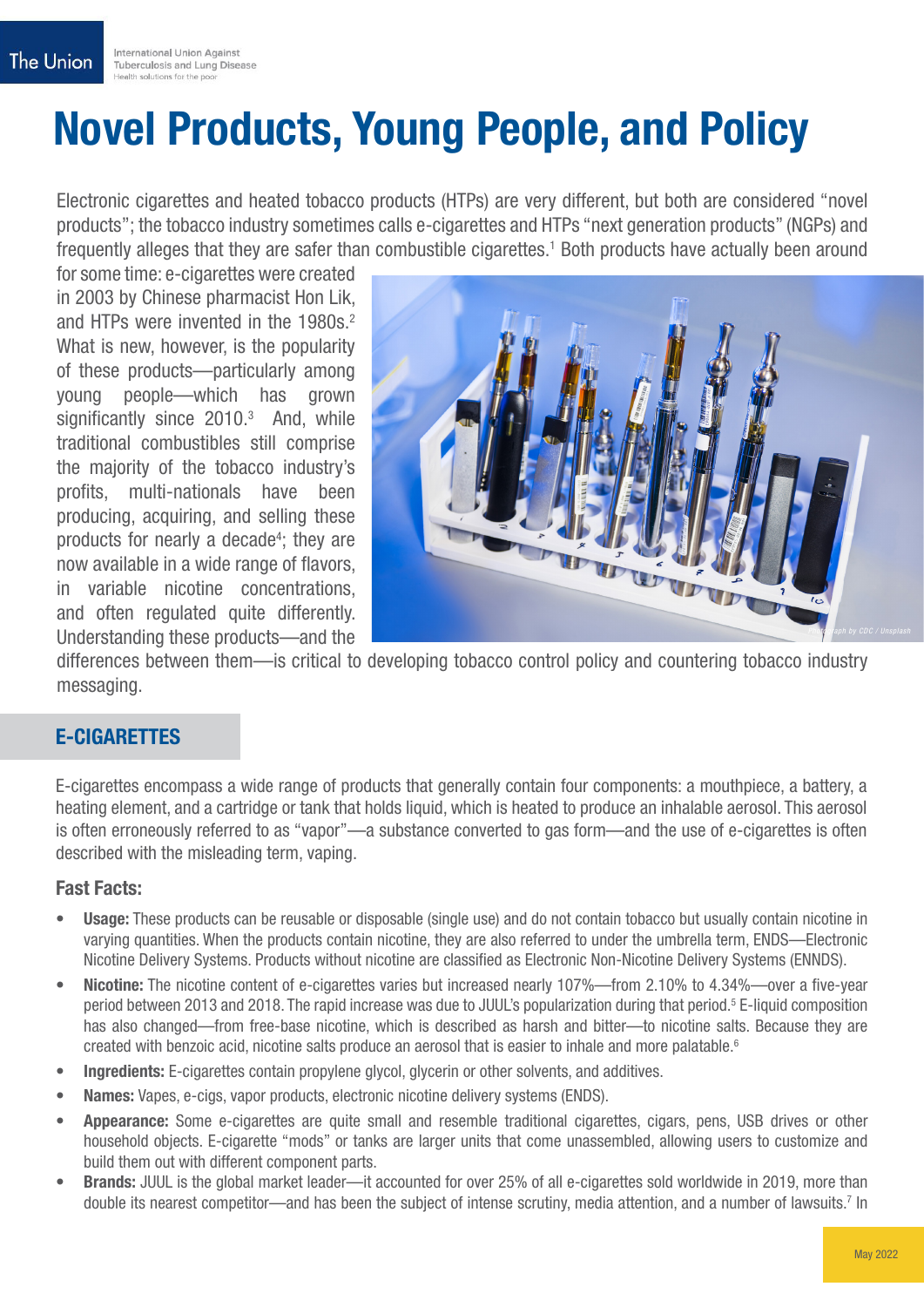the United States, for example, the Massachusetts Attorney General announced in February 2020 that it sued the company "for creating a youth vaping epidemic by intentionally marketing and selling its e-cigarettes to young people." 8 Despite the controversy surrounding both JUUL and the product category in general, e-cigarettes are a booming business: there are over 450 different e-cigarette brands currently on the market.<sup>9</sup> Several major tobacco companies now produce their own e-cigarettes—British American Tobacco (Vype), R.J. Reynolds (Vuse), Imperial Tobacco (blu), Japan Tobacco International (E-Lites, Logic), Philip Morris International (Mesh). Other popular brands include NJoy and Puff Bar.10 A large portion of e-cigarettes are produced by independent brands, of which there are over 400 globally.<sup>11</sup> Independent companies have over 56% of the total market share for e-cigarettes, although their share has decreased significantly over the past several years.12 Over 95% of e-cigarettes are either manufactured in or sourced from China.<sup>13</sup>

#### Popular Brands By Country

Mexico: Vype China: Relx, Myst, MOTI, vvild Ukraine: JUUL, Eleaf, FLEX, FICH, VitaGig Vietnam: Asvape, Vgod, Smoktech, Smoant, Joytech, Caliburn Philippines: Relx

# E-Cigarettes Flavors and Young People

Unlike conventional cigarettes, whose flavors (e.g. menthol and clove cigarettes) are increasingly regulated, e-cigarettes are presently available in an astounding 15,000 flavors, with offerings



available to taste like desserts, children's cereals, candies, fruits, teas, and even peanut butter and jelly sandwiches.14 15

- Flavor is delivered through an e-liquid—this is also called "vape juice"—that is stored in pods, cartridges, and bottles. E-liquid contains a variety of substances, including nicotine, flavoring agents (mainly diacetyl), and heavy metals (nickel, tin, lead). Some of the substances in e-liquids have been linked to lung diseases and cancers.<sup>16</sup>
- The number of unique e-cigarette flavors has expanded significantly in the last decade. A 2014 study, for example, found over 7,750 flavors across 250 brands. During the study period, the number of new flavors grew by about 242 per month.<sup>17</sup>
- In the US, there was a 78% increase in e-cigarette use among high schoolers between 2017 and 2018. Use of flavored products increased from 61% to 68% during the same period, indicating that young users are drawn to flavors.18

# Global Policies and Practices on E-Cigarette Flavors—and Industry Pushback

- In January 2020, the United States' Food and Drug Administration (FDA) issued a policy to limit e-cigarette flavors—including fruit and mint—that specifically appealed to youth.<sup>19</sup> Because it was restricted to cartridge-based products, the policy did not affect disposable e-cigarettes like Mojo and Puff Bar, which continued selling a variety of flavors, leading to the products' popularity, especially among youth.20 In 2020, the U.S. FDA issued warning letters to several companies, including Puff Bar, to remove their flavored products from the U.S. market. 21
- Publicly, JUUL purports to welcome flavor restrictions; it vowed to take a close look at advertising strategies to ensure youth were not being targeted. <sup>22 23</sup> In 2019, JUUL voluntarily pulled some of its flavors in the US market and instituted an age verification process on its websites. The company continues to sell mint and menthol flavors.24
- Not surprisingly, Vape-shop owners and vape juice producers have not supported any restrictions on flavors and have argued that bans could encourage e-cigarette users to switch back to or start smoking combustible cigarettes.<sup>25</sup>
- The availability and sale of flavored products is greatly influenced by the regulatory market in the sale location. Globally, 13 countries outside of the U.S. regulate e-cigarette flavors, according to a 2017 policy review.26 All are in Europe; twelve countries have regulations concerning child safety, but only seven have a minimum age of sale in place.27 Some countries, such as Argentina, have classified e-cigarettes as tobacco products, and regulate them pursuant to existing tobacco control laws. Others, such as South Africa, regulate e-cigarettes as medical devices, to be used for cessation. Many countries, such as Greece and Ukraine, have classified e-cigarettes as separate from other tobacco products, with different regulations than traditional combustibles.<sup>28</sup>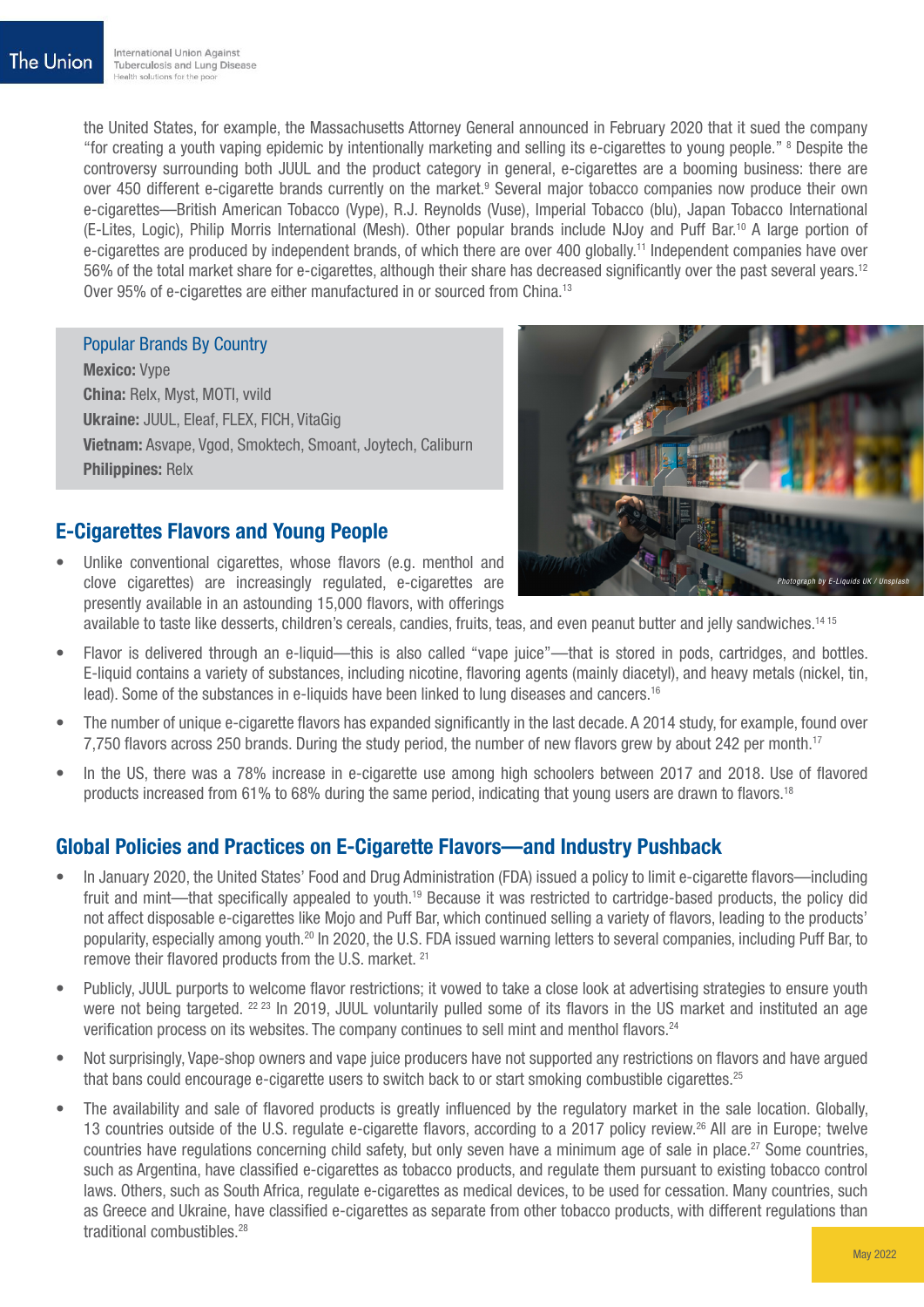# HEATED TOBACCO PRODUCTS

Heated tobacco products (HTPs) are battery powered devices that heat—rather than burn—processed tobacco leaf to a temperature sufficient to release nicotine.<sup>29</sup> Also marketed as "heat-not-burn" products, the World Health Organization identifies four types of HTPs: 1) a cigarettelike device with an embedded heat source that aerosolizes nicotine; 2) a device that uses an external heat source to aerosolize nicotine from specially designed cigarettes; 3) a device with a heated, sealed chamber like a micro oven; and 4) a hybrid product that uses a technology similar to ENNDS and ENDS.<sup>30</sup> In contrast to e-cigarettes, there are just a handful of HTP brands, and most of them are produced by large tobacco companies. The most widely known is IQOS, which is produced by Philip Morris International. IQOS debuted in Japan in November 2014 and is now available in approximately 35 countries.31 32

#### Fast Facts:

Usage: HTP use increased over 100% between 2014 and 2019, when 12.8 million devices and nearly 70 billion sticks were sold.<sup>33</sup> Despite significant growth, HTP use is much lower when compared to use of conventional and e-cigarettes. In the U.S., 2.4% of adults used heated tobacco products in 2018. It should be noted that 6.7% of current smokers in the US were among those also using heated tobacco products.<sup>34</sup> Prevalence is higher in some countries—particularly South Korea (4.4%) and Japan (11.3%)—but HTP sales still remain a small portion of the global tobacco market.35 36



- Nicotine: HTPs contain similar amounts of nicotine to conventional cigarettes (around 0.3-0.8mg), but because tobacco is heated to a temperature below combustion, users absorb more nicotine upon inhalation.<sup>37</sup>
- Ingredients: With the exception of hybrid HTP products—BAT's iFuse and JTI's Ploom TECH—which also contain a liquid, heated tobacco products contain just tobacco and any added flavoring elements.<sup>38</sup>
- Names: HTPs, Heat-Not-Burn (HNB).
- Appearance: HTPs can look like e-cigarettes, with a main body made of plastic, which contains the heating element. A small, wrapped portion of tobacco (similar to a mini cigarette) is then inserted into the plastic portion.<sup>39</sup> HTPs can also be thicker, resembling a small tank.
- **Brands:** Other brands, beside IQOS, include ZeroStyle (JTI), iFuse (BAT), PloomTech (JTI), glo (BAT), and Pulze (Imperial).<sup>40</sup>

# HTP Marketing and Young People

- While heated tobacco products are available in fewer flavors than e-cigarettes, the tobacco industry gives flavors ambiguous names that might appeal to young people. IQOS' HeetSticks, for example, come in "Warm & Citrus," "Balanced & Roasted," and "Zesty" & Fresh" flavors.41 Similarly, JTI's new flavor for its Ploom product line is called "Menthol Purple." 42
- The industry uses specific marketing tactics to interest young people in HTPs. These are marketed as high tech, innovative, and aspirational, and frequently appeal to young professionals. Industry marketing also tends to refer to HTPs as Heat-Not-Burn (HNB) products. 43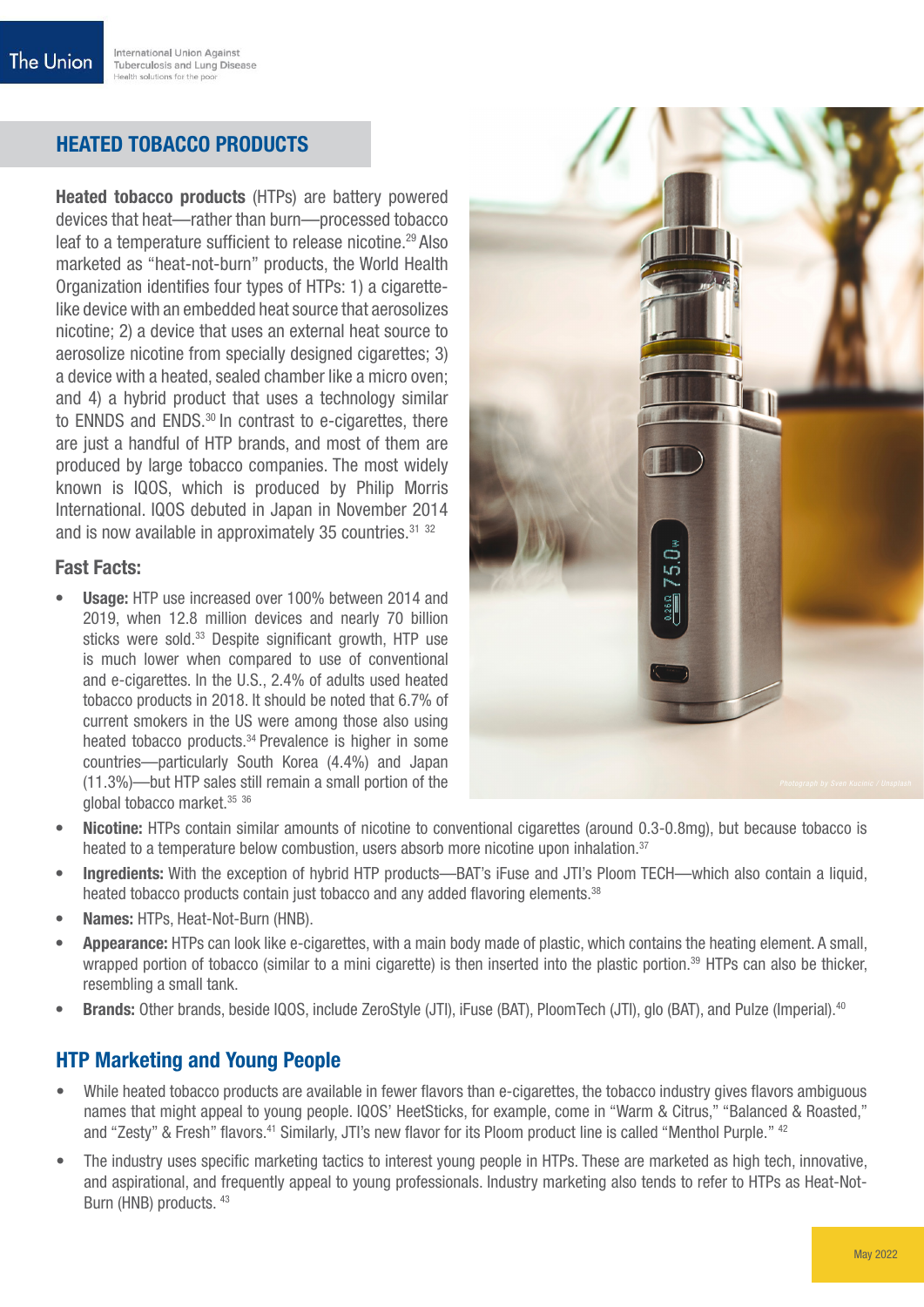- While HTP use is lower than e-cigarette use among middle- and high-school students, a 2019 study showed that both awareness and use of products is growing among U.S. students.<sup>44</sup> Researchers have seen a similar trend in Japan, which saw lower rates of HTP use than e-cigarette use among adolescents but high rates of dual use.<sup>45</sup> Sophisticated advertising and product promotion is likely to accelerate youth usage of these products.<sup>46</sup>
- The tobacco industry leveraged the COVID-19 pandemic in 2020 —using promotional activities and relaxed age restrictions to attract new, young users.<sup>47</sup> In Russia, PMI partnered with a delivery app to provide customers easy access to IQOS.<sup>48</sup> BAT ran promotions for its Glo product in Kazakhstan, offering discounts, contests, and branded PPE materials.<sup>49</sup> In Mexico, tobacco companies engaged in illegal marketing strategies, including product discounts up to 80%.<sup>50</sup>

# Global Policies and Practices on HTPs

- Heated tobacco product regulation varies by country, depending on existing tobacco control laws. In Japan, for example, HTPs, including IQOS, are regulated as tobacco products under the Tobacco Business Act, as they contain tobacco (rather than an e-liquid).51 In South Korea, the Ministry of Health regulates HTPs as unique products; they are subject to new guidelines for tax and graphic health warnings, both of which are less severe than those applied to combustible products. 52 Globally, at least 17 countries have banned the sale, use, or import of HTPs. In addition to South Korea, at least seven other countries have created specific legislation that only regulates HTPs.<sup>53</sup>
- In 2020, the US FDA authorized IQOS to be marketed as a "reduced exposure" product. PMI is mandated to conduct surveillance and studies to ensure that marketing meets FDA guidelines, but this was a major win for the company; there can be little doubt that PMI will continue to leverage this decision to appeal to governments in low- and middle- income countries, pushing for lenient IQOS regulations; this has already happened in the Philippines.<sup>54</sup>

## OTHER NOVEL PRODUCTS

#### **Snus**

Snus is a moist, smokeless tobacco product that comes in either a pouch or as loose tobacco; it can be flavored, and its taste and texture vary depending on how it was produced.<sup>55</sup> It was first introduced in Sweden in the 16th century but was not regulated as a food product until 2007.56 57 Snus is popular in Sweden, where over 30% of men report its use.58 The European Union banned snus in 1992 in response to several new products—Skoal, for example—which was targeting young people.<sup>59</sup> While the tobacco industry initially favored the ban—it helped protect combustible product sales—opposition grew in the early 2000's and remains strong today.<sup>60</sup>

## Velo and Lyft

BAT recently introduced two tobacco-free nicotine pouches in the UK and the US that are similar to snus, but do not contain tobacco.<sup>61</sup> They are marketed as Lyft and Velo.<sup>62</sup> The lack of tobacco in these products presents a challenge in some countries, as existing regulations may not cover nicotine-only products. In Pakistan, for example, there are almost no restrictions on Velo's marketing, even as it pertains including to youth. Popular snus brands include Swedish Match, LD (JTI), Nordic Spirit (JTI), Epok (BAT), Camel (BAT), Zyn (Swedish Match), Skruf (Imperial), and On! (Altria) 63

#### Nicotine gum

There are several new nicotine gums, which are not marketed as nicotine replacement therapies. Lucy is a new brand that is advertised as "the cleaner nicotine alternative."64 The product has been said to disrupt how people access nicotine and has been compared to JUUL. <sup>65</sup> The company's mission statement echoes the tobacco industry's messaging around harm reduction.<sup>66</sup> Products come in wintergreen, pomegranate, and cinnamon, and buyers can benefit from a cost-saving subscription service.<sup>67</sup>